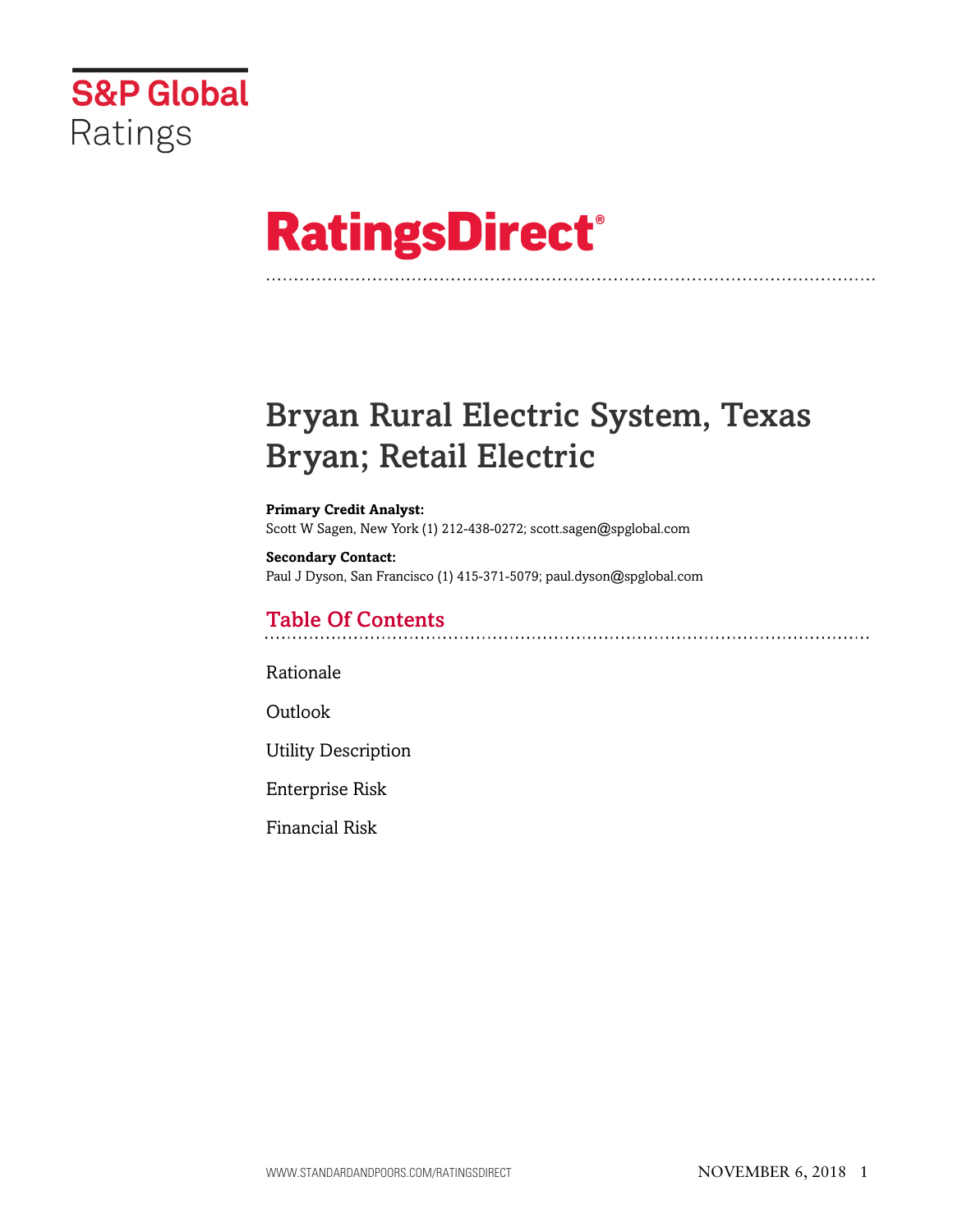# Bryan Rural Electric System, Texas Bryan; Retail Electric

| US\$19.145 mil rural elec sys rev imp bnds ser 2018 dtd 11/15/2018 due 07/01/2043 |          |
|-----------------------------------------------------------------------------------|----------|
| AA-/Stable                                                                        | New      |
| Bryan elec (rural)                                                                |          |
| AA-/Stable                                                                        | Upgraded |
|                                                                                   |          |

# <span id="page-1-0"></span>Rationale

S&P Global Ratings raised its rating on Bryan, Texas' rural electric system revenue debt to 'AA-' from 'A+'. At the same time, we assigned our 'AA-' rating to Bryan's series 2018 rural electric system revenue improvement bonds. The outlook is stable.

The upgrade is due to the application of our "U.S. Municipal Retail Electric And Gas Utilities: Methodology And Assumptions" criteria, published Sept. 27, 2018, on RatingsDirect.

Officials plan to use series 2018 bond proceeds to fund certain distribution capital projects and system modernization. The bonds are secured by a first-lien net revenue pledge of the city's rural electric system. The rural electric system had almost \$16 million in total debt outstanding as of Oct. 1, 2018.

The rating further reflects our opinion of the rural electric system's very strong enterprise risk and financial risk profiles.

The enterprise risk profile reflects our view of the system's:

- Very strong service area economic fundamentals, reflecting a stable local service area economy--anchored by Texas A&M University in neighboring College Station--in a metropolitan area that continues to grow and has one of the lowest unemployment rates in the U.S.;
- Extremely strong industry risk relative to other industries and sectors;
- Adequate market position, due to its weighted average electric system rate that is just above the state average; and
- Very strong operational and management assessment, as a distributor of Bryan Texas Utilities (BTU) power and energy, which reduces direct operational and financial risk, and as evidenced by robust financial management policies and practices;

The financial risk profile reflects our view of the system's:

- Very strong coverage metrics, evidenced by maintaining 1.4x fixed-charge coverage over the past three years that could materially improve beginning in fiscal 2019 when fixed-costs related to Gibbons Creek decline;
- Strong liquidity and reserves for a distribution system, with about 60 days of total liquidity on hand; and,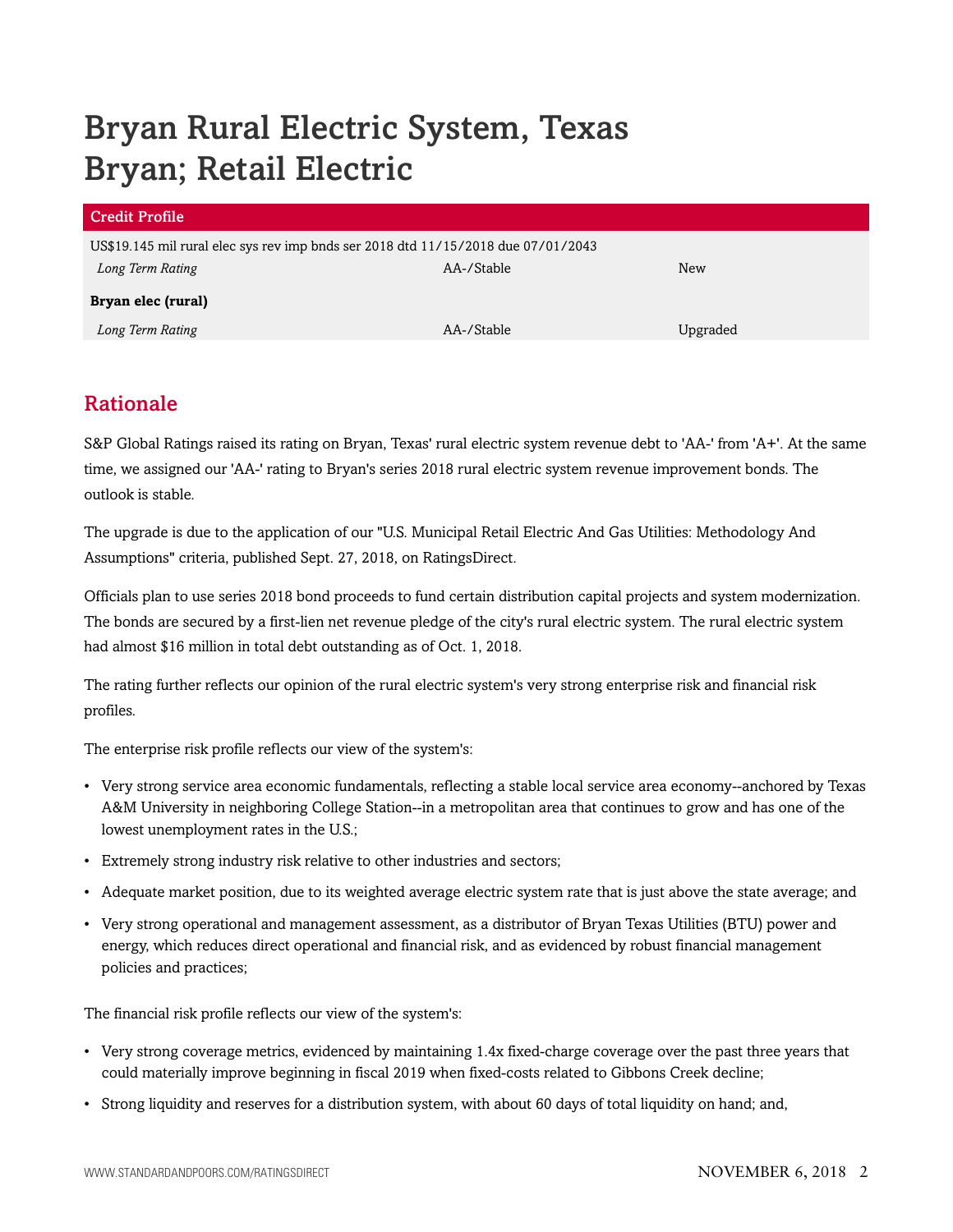• Strong debt and liabilities profile, suggested by a 27% debt-to-capitalization ratio that we expect to increase to about 40% in the near term.

# <span id="page-2-0"></span>**Outlook**

The outlook is stable because the utility is reducing its fixed costs in the near term, which will give it additional financial flexibility. We believe the system's very strong financial position is sustainable, given its historical willingness to pass along base-rate increases as necessary to generate good financial margins.

# Upside scenario

We understand the utility's fixed costs are declining in the near term, and if the utility demonstrates a track record of materially stronger fixed-charge coverage while also maintaining liquidity at current levels, we could raise the rating.

# Downside scenario

If actual fixed-cost coverage or liquidity weaken materially below historical levels or if debt issuance is materially higher than what is incorporated in the five-year CIP, we could lower the rating.

# <span id="page-2-1"></span>Utility Description

The rural electric system is a component unit and all-requirements wholesale customer of BTU, which the city owns, with separate and discrete financial records. The rural system serves the remainder of Brazos County that BTU doesn't already serve, as well as several other outlying areas. The rural system and BTU otherwise share management and governance structures, although the rural system does not directly make any kind of transfer payment to the city's general fund.

Although the rural system is not directly responsible for any obligations to Texas Municipal Power Agency (TMPA), BTU's market-based rates are still structured to recover all costs of providing service to ensure the integrity of its financial position. All of TMPA's generation debt was paid on Sept. 1, 2018, and BTU's power sales contract with TMPA expired on Sept. 30, 2018. Therefore, we believe the rural system's financial performance will improve beginning in fiscal 2019 as a result of BTU's declining fixed-costs associated with Gibbons Creek.

# <span id="page-2-2"></span>Enterprise Risk

### Economic fundamentals -- Very strong

The rural system provides electric services to the immediate rural area outside Bryan, extending to most of Brazos County. The customer base, which is mostly residential, has increased 15% since 2014. For 2017, the system served 21,120 customers and officials are projecting 3.6% annual customer growth. While customer growth projections are in line with historical growth trends, we believe it could be difficult to achieve projected growth levels consistently. We consider county median household effective buying income levels below average at 81% of the nation. The system's leading customer, Texas A&M University, provides a stabilizing economic presence and accounted for just 4.8% of total revenues in fiscal 2018.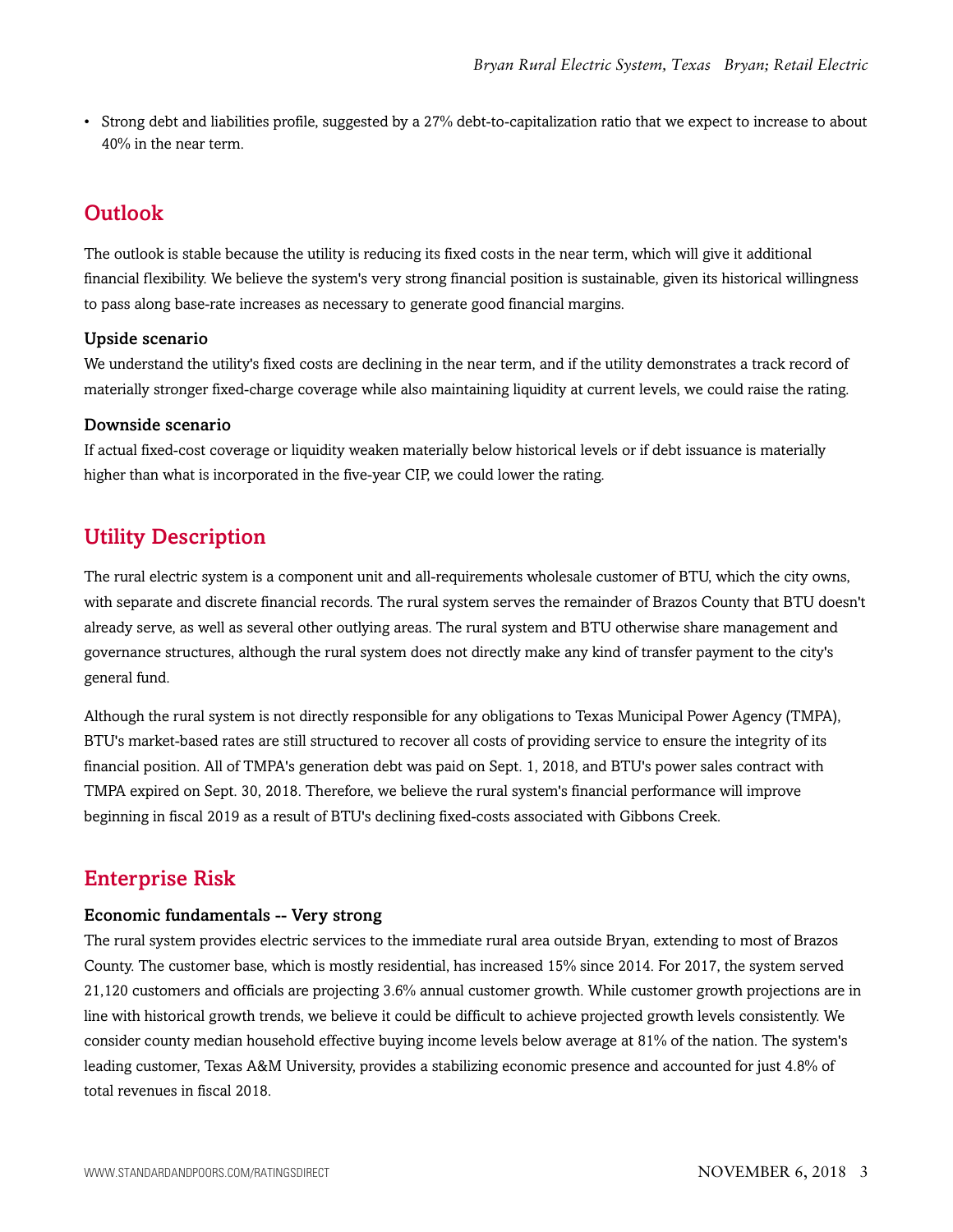#### Industry risk – Extremely strong

Consistent with "Methodology: Industry Risk" (published Nov. 19, 2013), we consider industry risk for municipal retail electric and gas utilities covered under these criteria as very low, and therefore extremely strong as compared with other industries and sectors.

#### Market position – Adequate

We consider the rural system's rates above average, although the recent reduction in the base purchased power rate in October 2018 could improve the system's rate competitiveness in the near term. Because of BTU's decline in fixed-costs related to Gibbons Creek, BTU lowered the base purchased power rate 38% in October 2018.

BTU regularly passes through wholesale exposure to volatile fuel costs on to its customers; in turn, the rural electric system also recovers any purchased power costs from its retail customers. The utility, however, has a number of fuel supply contracts to control such costs as much as possible. Also, TMPA's Gibbons Creek coal plant accounted for just 11% of BTU's energy requirements in 2018, and only dispatched between May and September. Based on the U.S. Energy Information Administration's latest available data from 2016, the rural system's weighted average system rate competitiveness (based on relative customer classes' revenue contributions) is 105.6% of the state average.

### Operational Management Assessment (OMA) – Very strong

As a distributor of BTU power and energy, the rural system's operating risks are reduced. We consider management's financial policies and practices robust, including annually updating its five-year financial forecasts and capital plans, and establishing minimum and targeted debt service coverage and liquidity levels. Management has a track record of adjusting bases rates, the most recent base-rate adjustment being 5.7% in 2016. The BTU board of directors recently approved its energy risk management policy in August 2018, which details its natural gas hedging practices. BTU reviews its unhedged natural gas supply monthly and hedges roughly 50% of next year's gas supply. The board reviews its fuel under and over recovery quarterly and monitors forward pricing curves to take advantage of market purchases when economical.

# <span id="page-3-0"></span>Financial Risk

### Coverage metrics – Very strong

In our opinion, the system's financial position remains strong. Given its consistent customer growth trend and base-rate adjustments, total revenues have increased 23% since fiscal 2014. Fixed-charge coverage remains strong at about 1.4x in fiscal years 2017 and 2016, down from 1.5x in fiscal 2015. The system has had a very high level of reinvestment and pay-as-you-go funding for capital expenditures. Management's financial projections indicate maintaining 1.4x in fiscal 2018 before improving to 2.2x in fiscal 2019, even after accounting for additional debt issuance. The likely improvement in financial metrics in the near term reflects the decline in BTU's fixed costs associated with the Gibbons Creek plant and the related decline in the rural system's base purchased power costs. However, it remains to be seen whether the utility will establish a consistent track record of materially stronger fixed-charge coverage as projected.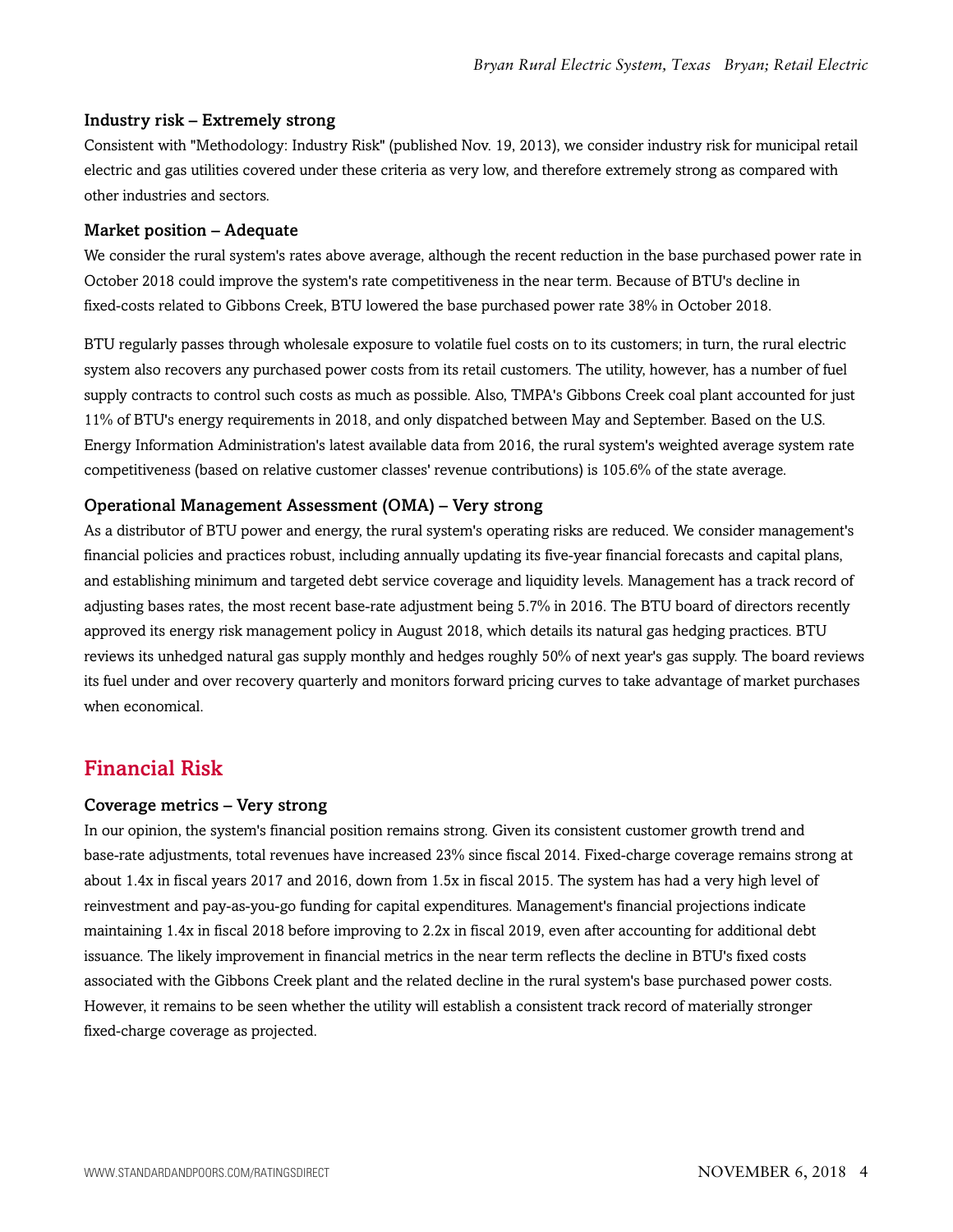# Liquidity and reserves – Strong

The system's liquidity position has also remained stable, equal to \$6.5 million, or a good 63 days' cash on hand in fiscal 2017, and above its 45-day minimum cash target. Management's financial projections indicate liquidity improving to over 90 days' cash on hand beginning in fiscal 2021, with cash funding roughly half of its capital improvement plan (CIP).

#### Debt and liabilities -- Strong

We consider the system's debt burden low with a debt-to-capitalization ratio equal to a modest 27% in fiscal 2017, but we anticipate it will increase following the series 2018 debt issuance. After that, the system's debt-to-capitalization ratio is projected by management to increase to 45% by fiscal 2019. Officials have identified \$83 million in capital improvement needs over the next five years, and management plans to cash fund 50% of the capital plan. Officials intend to issue \$19.4 million in additional debt in 2021.